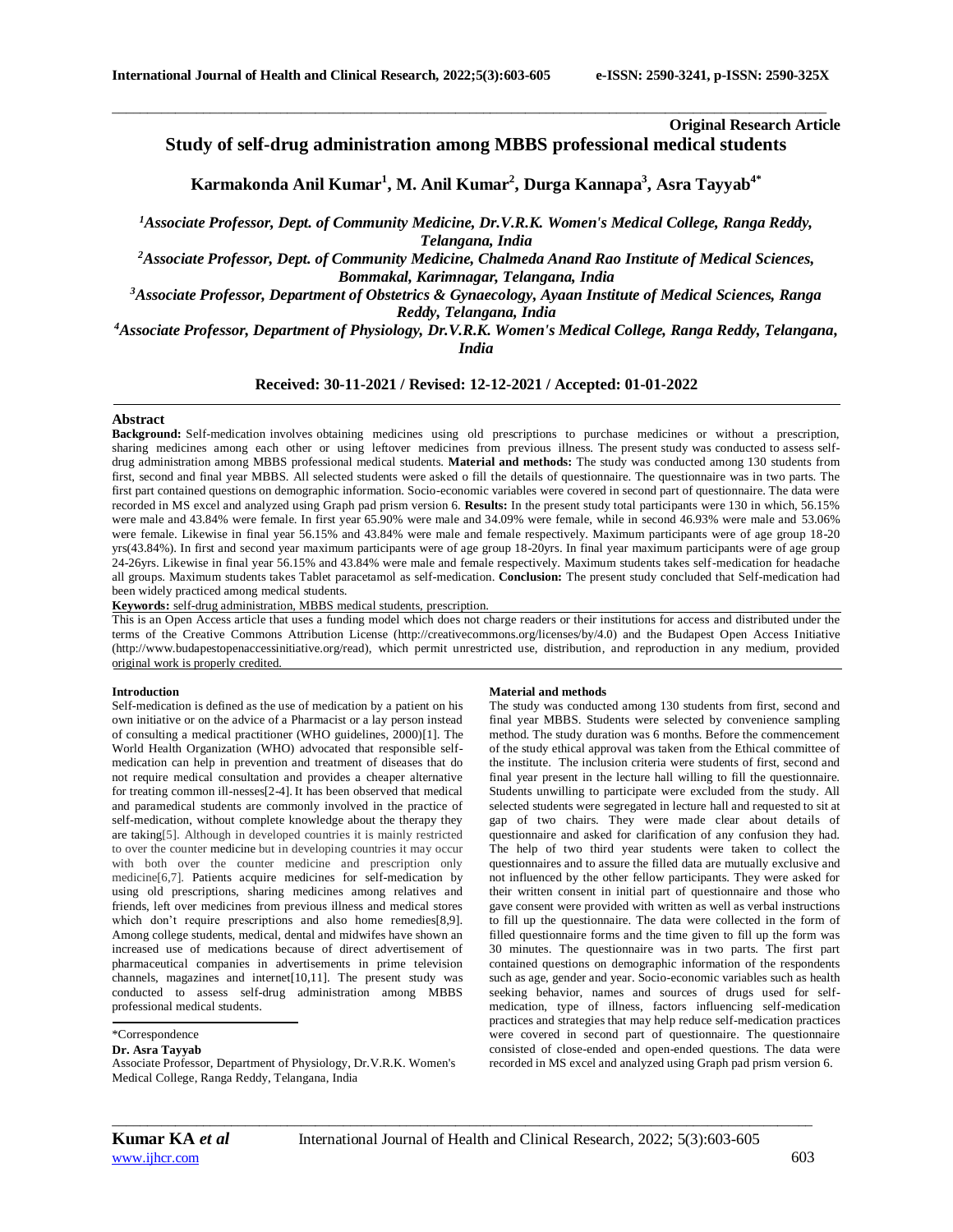## **Results**

In the present study total participants were 130 in which, 56.15% were male and 43.84% were female. In first year 65.90% were male and 34.09% were female, while in second 46.93% were male and 53.06% were female. Likewise in final year 56.15% and 43.84% were male and female respectively. Maximum participants were of age

\_\_\_\_\_\_\_\_\_\_\_\_\_\_\_\_\_\_\_\_\_\_\_\_\_\_\_\_\_\_\_\_\_\_\_\_\_\_\_\_\_\_\_\_\_\_\_\_\_\_\_\_\_\_\_\_\_\_\_\_\_\_\_\_\_\_\_\_\_\_\_\_\_\_\_\_\_\_\_\_\_\_\_\_\_\_\_\_\_\_\_\_\_\_\_\_\_\_\_\_\_\_ group 18-20 yrs(43.84%). In first and second year maximum participants were of age group 18-20yrs. In final year maximum participants were of age group 24-26yrs. Likewise in final year 56.15% and 43.84% were male and female respectively. Maximum students takes self-medication for headache all groups. Maximum students takes Tablet paracetamol as self-medication.

| Table 1: Demographic details of the participants |
|--------------------------------------------------|
|--------------------------------------------------|

| <b>Variables</b> |                               |                                |                               |              |
|------------------|-------------------------------|--------------------------------|-------------------------------|--------------|
| Age groups(yrs)  | No. of students of First year | No. of students of Second year | No. of students of Final year | <b>Total</b> |
| 18-20            | 30(55.55%)                    | 27(58.69%)                     | $0(0\%)$                      | 57(43.84%)   |
| $21 - 23$        | 24(44.44%)                    | 19(41.30%)                     | 10(33.33%)                    | 53(40.76%)   |
| $24 - 26$        | $0(0\%)$                      | $0(0\%)$                       | 20(66.66%)                    | 20(15.38%)   |
| Total            | 54(41.53%)                    | 46(35.38%)                     | 30(23.07%)                    | 130(100%)    |
| Gender           | No. of students of First year | No. of students of Second year | No. of students of Final year | Total        |
| Male             | 29(65.90%)                    | 23(46.93%)                     | 21(56.75%)                    | 73(56.15%)   |
| Female           | 15(34.09%)                    | 26(53.06%)                     | $16(43.24\%)$                 | 57(43.84%)   |
| Total            | 44(33.84%)                    | 49(37.69%)                     | 37(28.46%)                    | 130(100%)    |

| <b>Ailments</b> | No. of students of First year | No. of students of Second year | No. of students of Final year |
|-----------------|-------------------------------|--------------------------------|-------------------------------|
| Headache        |                               |                                |                               |
| Cough and cold  | 20                            |                                |                               |
| Fever           | 32                            |                                |                               |
| Loose motion    |                               |                                |                               |
| Vomiting        |                               |                                |                               |
| Skin infection  | 32                            |                                |                               |
| Acidity         |                               |                                |                               |

**Table 3: Different medicines used for self-medication**

| <b>Medicines</b>     | No. of students of First year | No. of students of Second year | No. of students of Final vear |
|----------------------|-------------------------------|--------------------------------|-------------------------------|
| Tablet paracetamol   | 38                            |                                |                               |
| Capsule amoxycillin  |                               | 29                             |                               |
| Tablet metronidazole |                               |                                |                               |
| Capsule omeprazole   |                               |                                |                               |
| Tablet domperidon    |                               |                                |                               |
| Neosporin ointment   |                               | 32                             |                               |

## **Discussion**

Self-medication is the use of medicines by people on their own initiative without consultation with a physician. In recent years, selfmedication is being considered an element of self-care[12]. People have always been keen to accept more personal responsibilities for their health status if provided with adequate knowledge. Selfmedication has pros and cons depending upon who and what the patient chooses to self-medicate with[13].

In the present study total participants were 130 in which, 56.15% were male and 43.84% were female. In first year 65.90% were male and 34.09% were female, while in second 46.93% were male and 53.06% were female. Likewise in final year 56.15% and 43.84% were male and female respectively. Maximum participants were of age group 18-20 yrs(43.84%). In first and second year maximum participants were of age group 18-20yrs. In final year maximum participants were of age group 24-26yrs. Likewise in final year 56.15% and 43.84% were male and female respectively. Maximum students takes self-medication for headache all groups. Maximum students takes Tablet paracetamol as self-medication.

The practice self-medication was found more in first year students followed by final year and second year students which is not in congruence with the previous studies that showed progressive increment in practice of self-medication as student progresses from first to final year[14,15].

Self-medication is the utilization of medicines by persons on their own without any proficient medical supervision. In developing countries like India, most episodes are treated by selfmedication due to easy availability of non-prescription drugs. It is more likely to be inappropriate without complete knowledge although it is becoming a routine practice nowadays especially by undergraduate medical

students[16]. The prevalence of self-medication varied amongst different years of students and found increasing from first year to final year and the reason might be the knowledge of medicines in final year students which is comparable with the findings of previously conducted studies[17].

Most of the students take medications symptomatically, common symptoms observed are fever, cold and cough, headache, pain, etc., and commonly consumed medicines are antipyretics, analgesics and anti-inflammatory, cough suppressants, antihistamines, etc. Most common use of antipyretics and analgesic (esp paracetamol) in our study was consistent with most parts of India and across the world like costal part (74%)[8] Gujarat (43%)[18], Nagpur (80.6%)[19], Iran[20], and Ethiopia[21,22].

## **Conclusion**

The present study concluded that Self-medication had been widely practiced among medical students.

## **References**

- 1. Porteous T, Bond C, Hannaford P, Sinclair H. How and why are non-prescription analgesics used in Scotland? Fam Pract. 2005;22(1):78-85.
- 2. World Self-Medication Industry. WSMI Declaration on Self-Care and Self Medication. 2006a. <http://www.wsmi.org/pdf/boarddeclarationselfcare.pdf>
- 3. Shankar PR, Partha P, Shenoy N. Self-medication and nondoctor prescription practices in Pokhara Valley, Western Nepal: a questionnaire-based study. *BMC Fam Pract.* 2002;3:17. doi: 10.1186/1471-2296-3-17.

*\_\_\_\_\_\_\_\_\_\_\_\_\_\_\_\_\_\_\_\_\_\_\_\_\_\_\_\_\_\_\_\_\_\_\_\_\_\_\_\_\_\_\_\_\_\_\_\_\_\_\_\_\_\_\_\_\_\_\_\_\_\_\_\_\_\_\_\_\_\_\_\_\_\_\_\_\_\_\_\_\_\_\_\_\_\_\_\_\_\_\_\_\_\_\_\_\_\_\_\_*